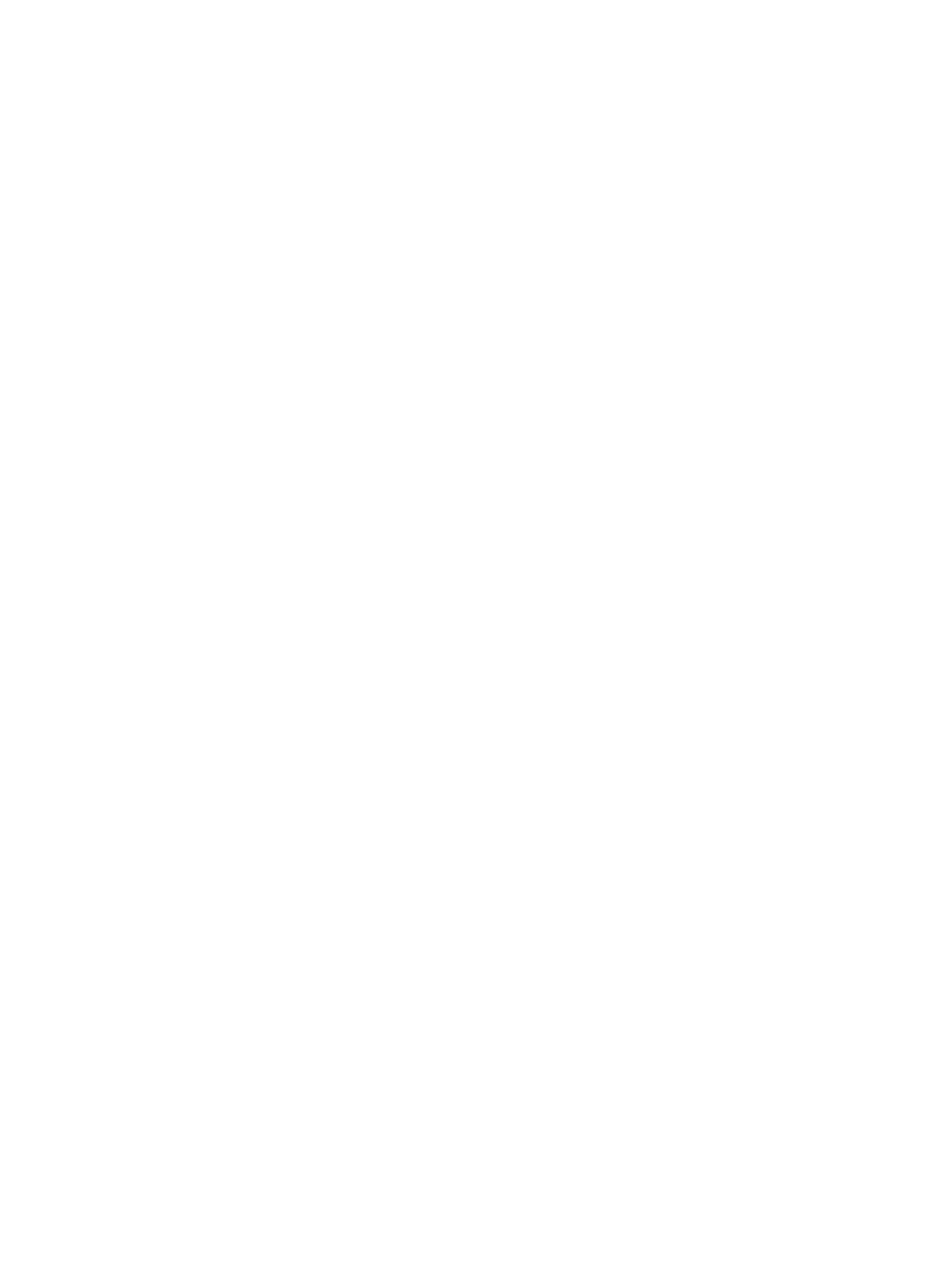## Pop Up Public Art Project: Take pART Act II Gladstone Regional Council

| <b>Events 2019</b>        | Page           |
|---------------------------|----------------|
|                           |                |
| New Year's Eve            | $\overline{4}$ |
|                           |                |
|                           |                |
| <b>Events 2020</b>        |                |
| <b>Festival of Summer</b> | 5              |
| <b>Australia Day</b>      | 6              |
| <b>1770 Festival 2020</b> | $\overline{7}$ |
| <b>EcoFest</b>            | 8              |
| <b>Luminous</b>           | 9              |
| PopCon                    | 10             |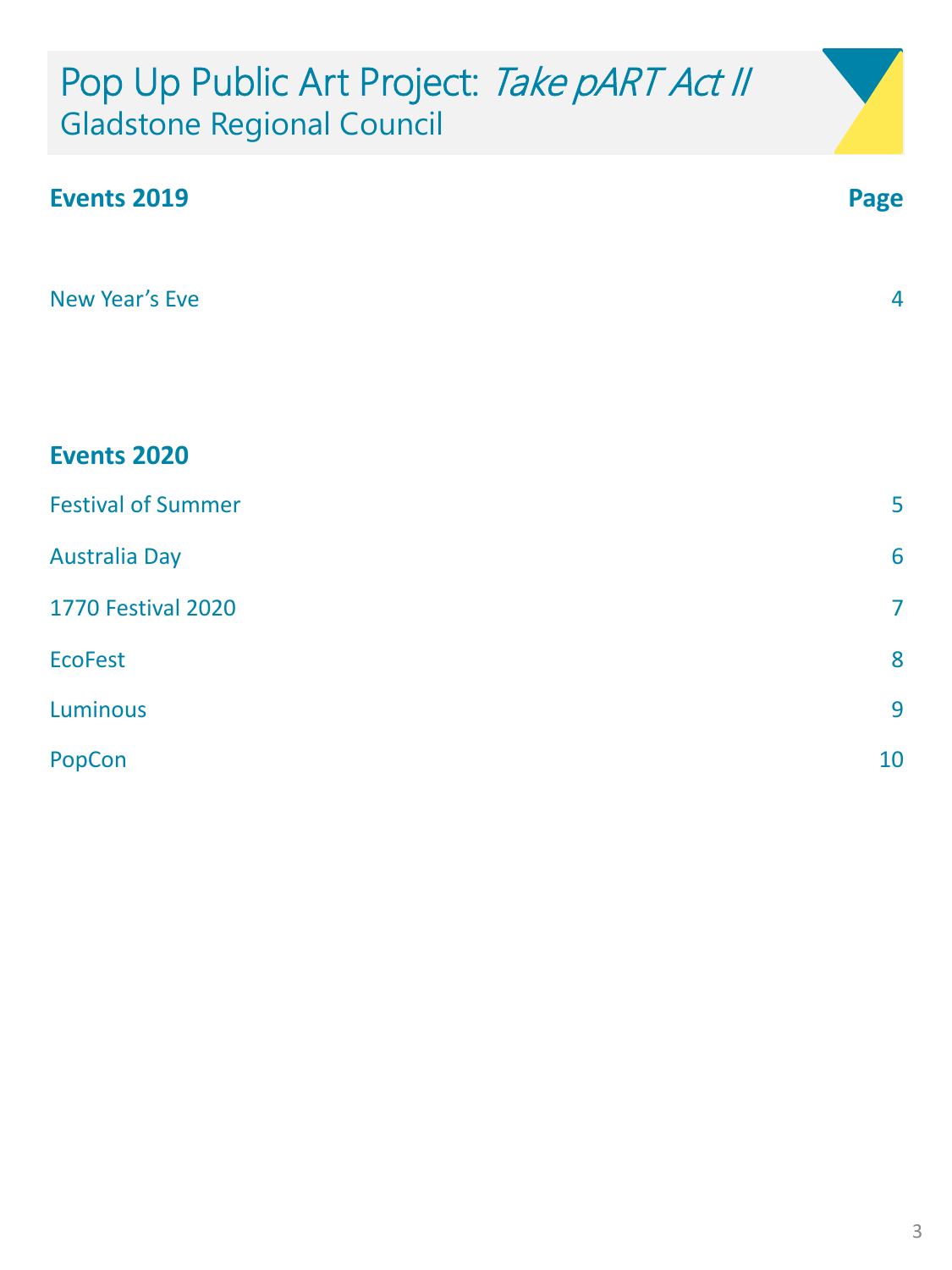

Time: 5pm - midnight Date: Tuesday, 31 December 2019 Location: Memorial Park, Gladstone

Event will include live music, kids zone area, fireworks, classy catering and family friendly options, beverages for purchase.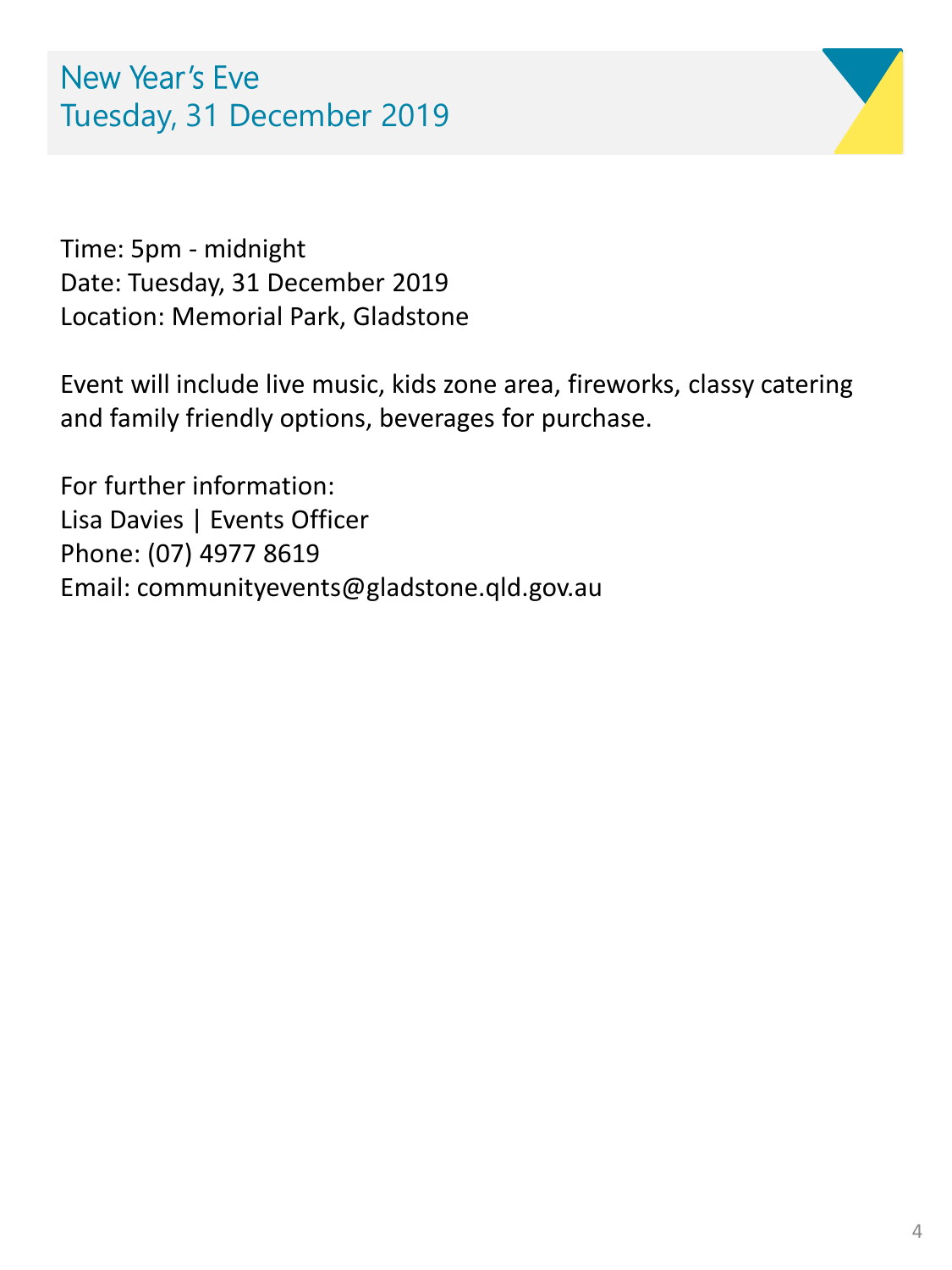Festival of Summer Sunday to Saturday, 12 – 18 January 2020



Time: 4pm – 8pm Date: Sunday, 12 January to Saturday, 18 January 2020

Location: Gladstone Region

Gladstone Regional Council will hold the *Festival of Summer*, re-branding the popular SUNfest event, to a weeklong festival for young people aged 11 to 17 years of age.

Launching with a carnival-like festival, 11am to 2pm, Sunday, 12 January, on the Millennium Esplanade, Tannum Sands, to showcase all activities available throughout the week. Opportunities include Rockwall, Bucking Bull, Bouncing Boxing and Bungee Run.

Day long, low cost activities will follow the launch, combining interests to ensure participants have full days of fun and laughter. Areas of interest include fashion, circus, theatre, art and adrenalin day.

The weeklong festival will conclude with a *Festival of Summer Sounds*  concert, from 5pm to 9pm, Saturday, 18 January. The on-trend event will feature a lineup of local talent and headline acts *E^st* and *Mako Road*. This event will be for ages 13 to 17 years.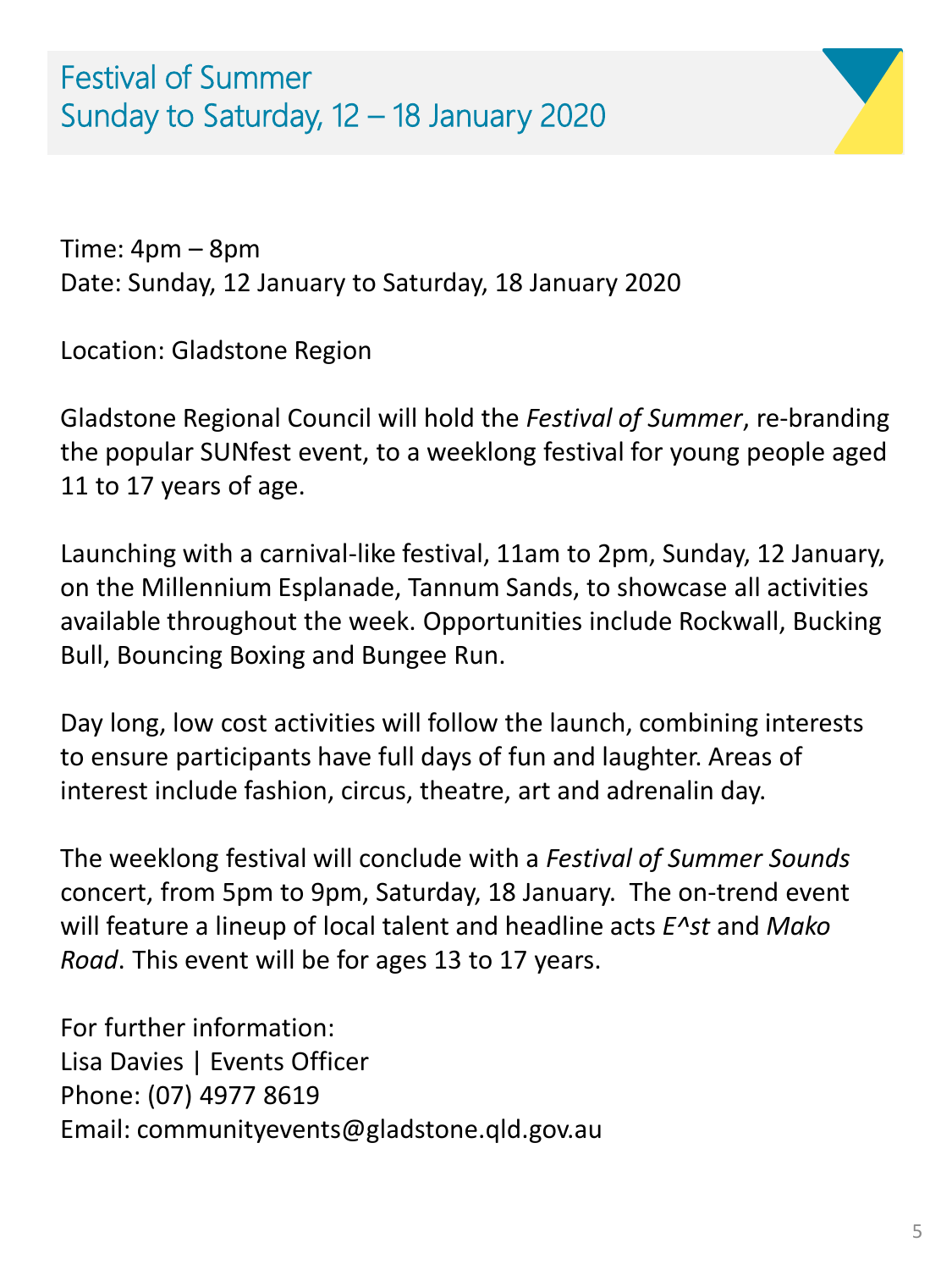

Time: TBC Date: Sunday, 26 January 2020

Location: Gladstone Tondoon Botanic Gardens, as well as other local events, coordinated by communities

The free community event celebrates Australia Day and features many cherished traditions such as matches, barbecue breakfasts, trivia games, billy cart races, barefoot bowls and thong throwing competitions.

Throughout the Gladstone Region, events are coordinated by townships to celebrate the nation's day in a manner which reflects their community.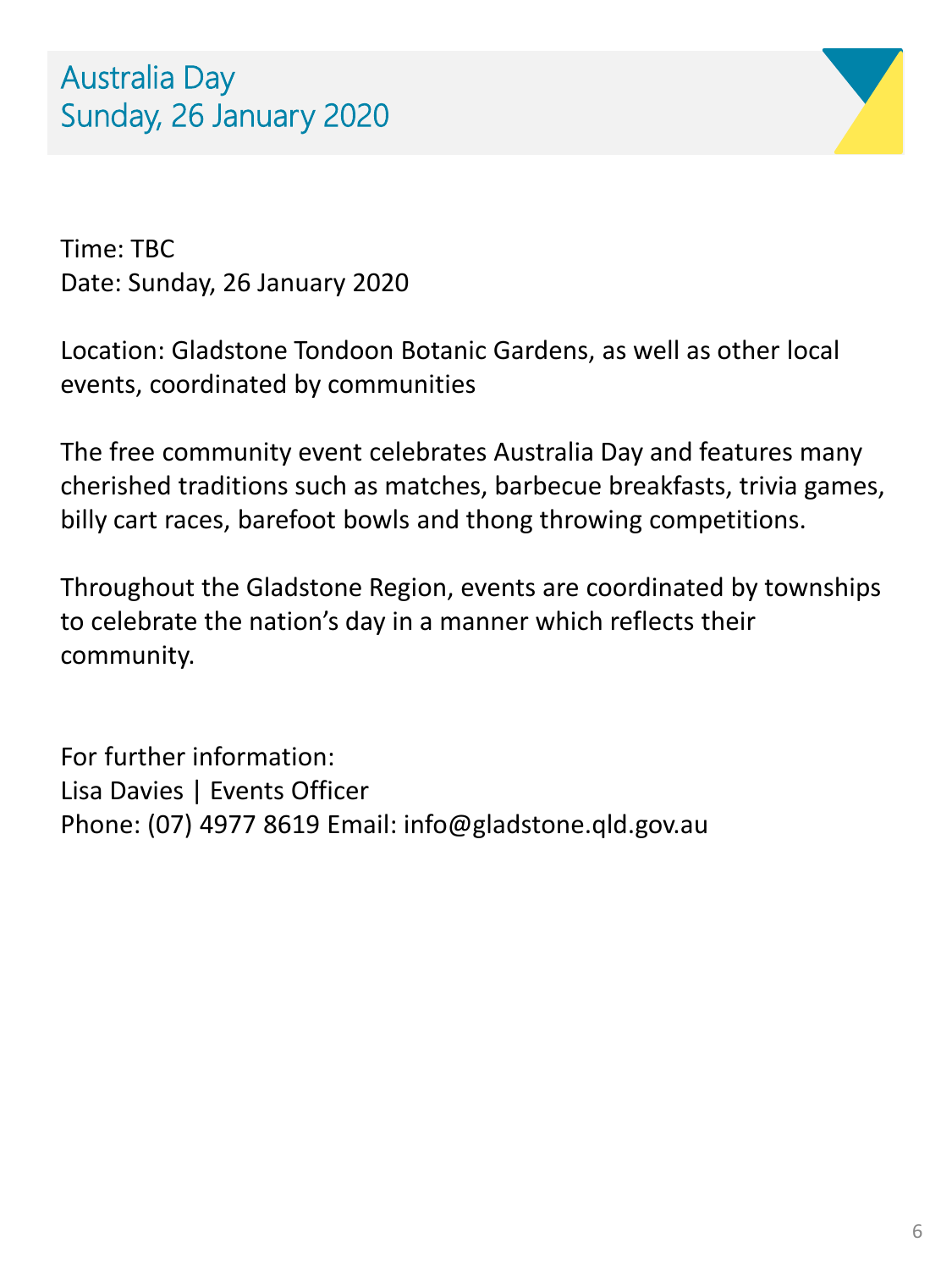



Time: Various Date: Tuesday 5 to Sunday 31 May 2020

Location: Town of Seventeen Seventy

To create a community event in honour of the 250th anniversary of Lt. James Cook's and the HMB Endeavour landing at the site of the Town of 1770. Telling the story of our cultural heritage, our environmental significance and our Australian history.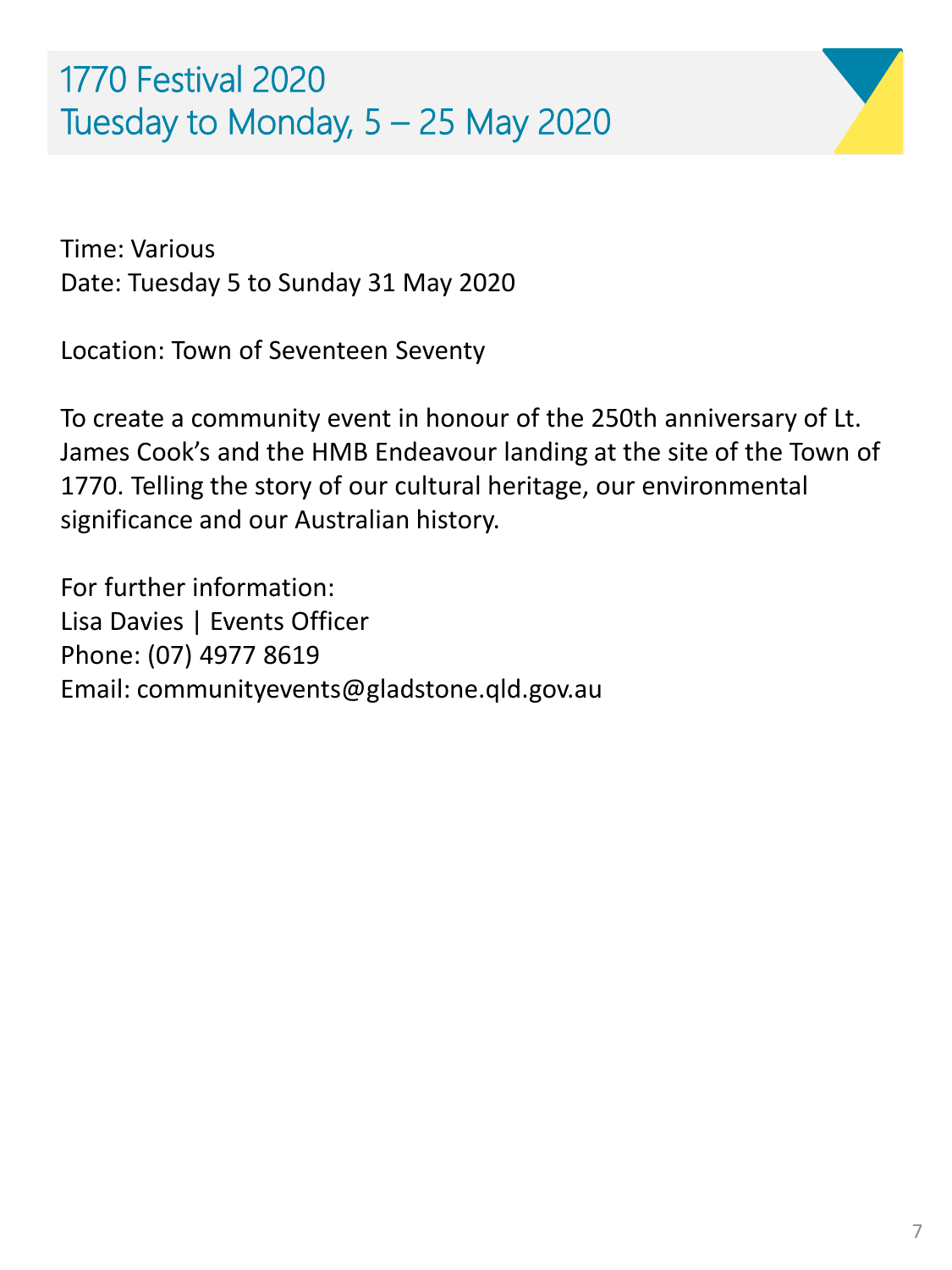

Time: 9am – 3pm Date: Sunday, 7 June 2020

Location: Gladstone Tondoon Botanic Gardens

Come together at *Ecofest 2020* – CQ's largest free environmental event, to combat one of the great environmental challenges of our time, minimising household waste.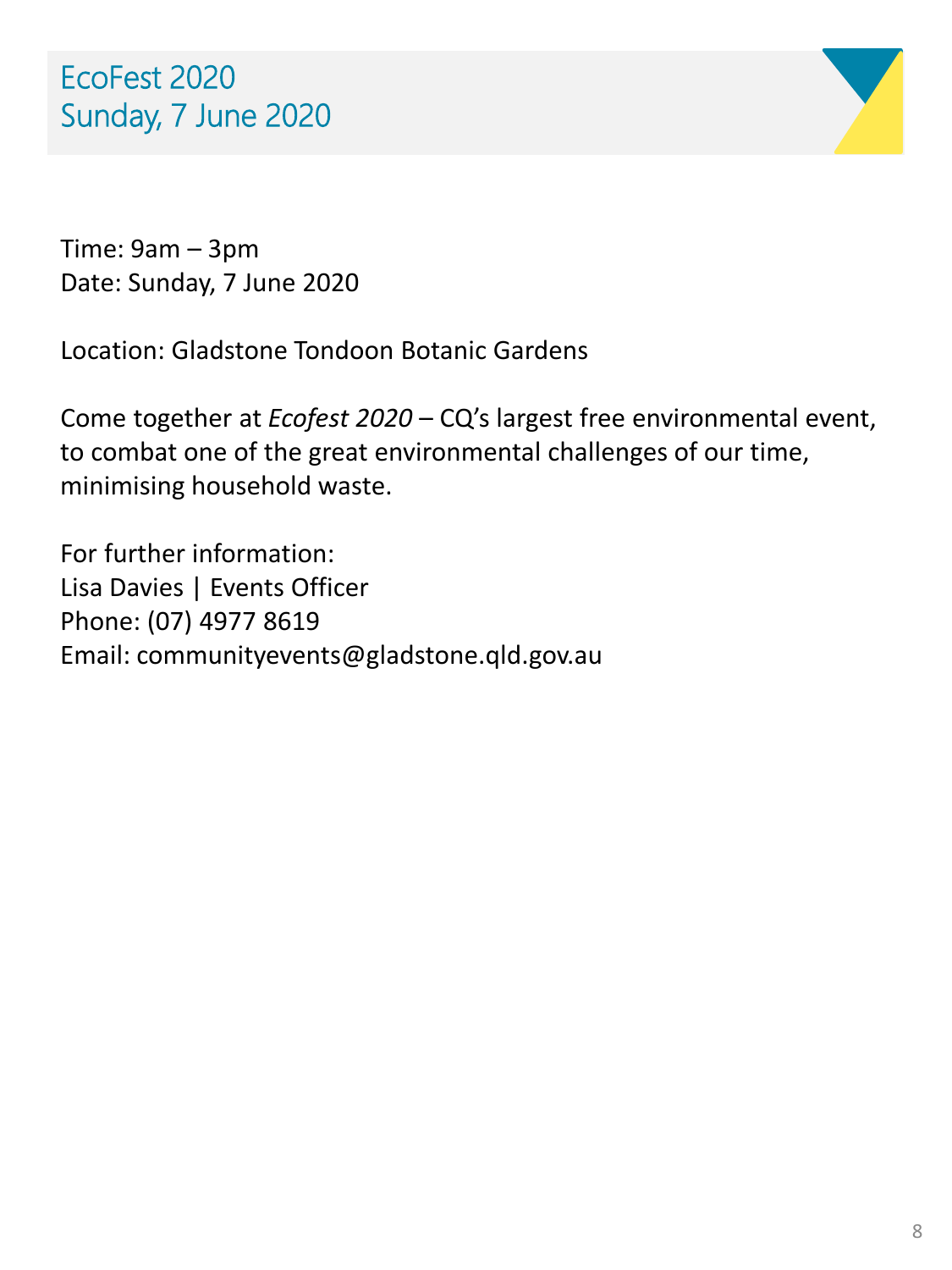

Time: 5.30pm – 9pm Date: Saturday and Sunday, 17-18 July 2020 Location: Gladstone Tondoon Botanic Gardens

The 3rd annual event is set to light up the Tondoon Botanic Gardens in July 2020, with an illuminated, interactive and engaging event. In its third year, Luminous will showcase new interactive and engaging lighting displays, a water laser light show, live entertainment, roving performances, workshops, children's activities, a lantern parade, food and music. With most activities and activations remaining free, Luminous prides itself on being an affordable, family-friendly event. Local artists, community groups, businesses and organisations will once again be engaged to create illuminated art installations and activations throughout the Luminous event. Luminous prides itself on its strong focus on showcasing and skilling local artists, to empower future generations. These diverse artworks will engage and connect the community within the pristine Tondoon Botanic Gardens.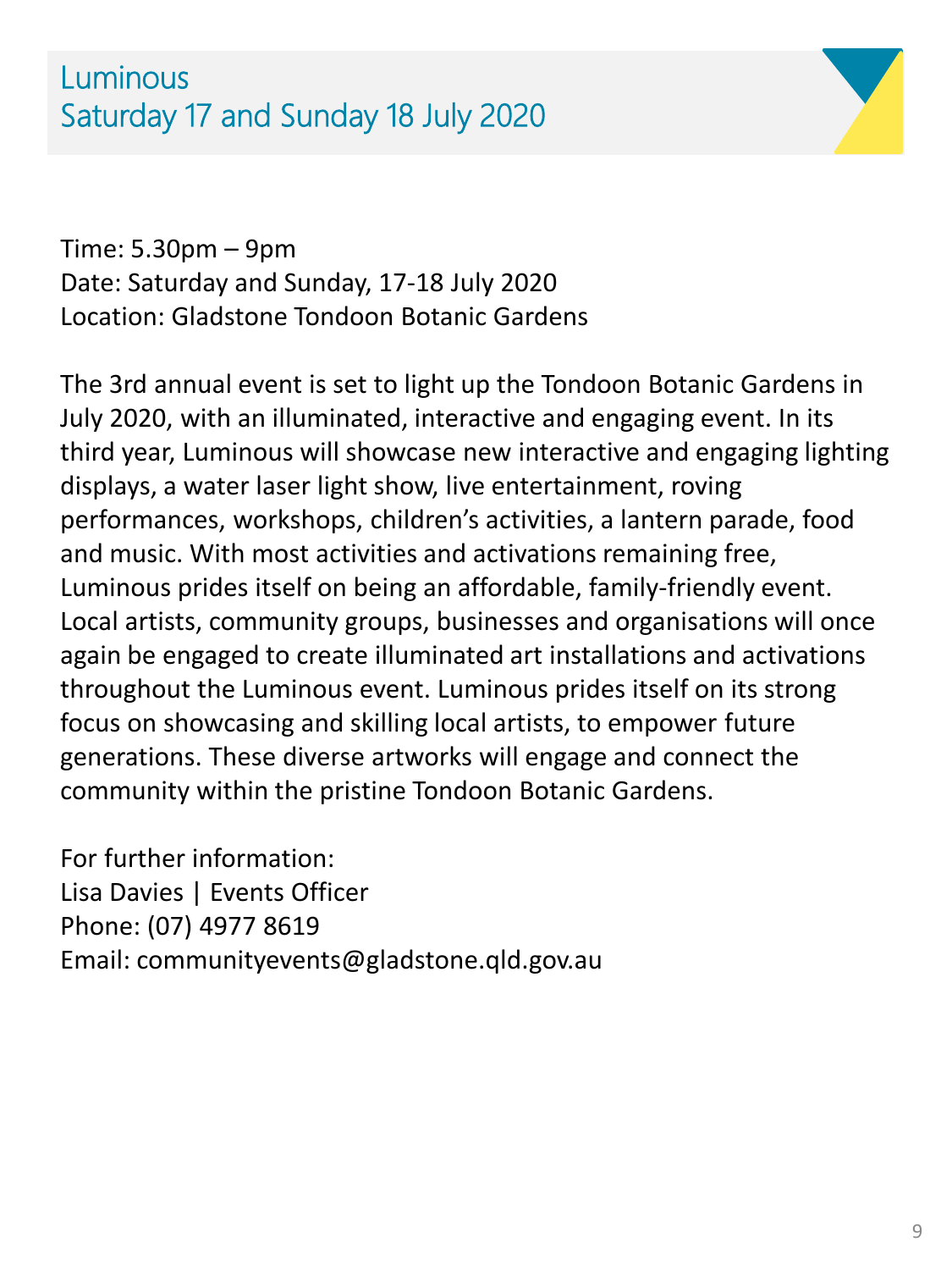

Time: TBA Date: Saturday, 31 October 2020

Location: Gladstone Entertainment Convention Centre and Library Square, Goondoon Street, Gladstone Q 4680

From anime and sci-fi, to fantasy and gaming - there's something to suit everyone! Let your cosplay flag fly at the regions largest pop culture convention.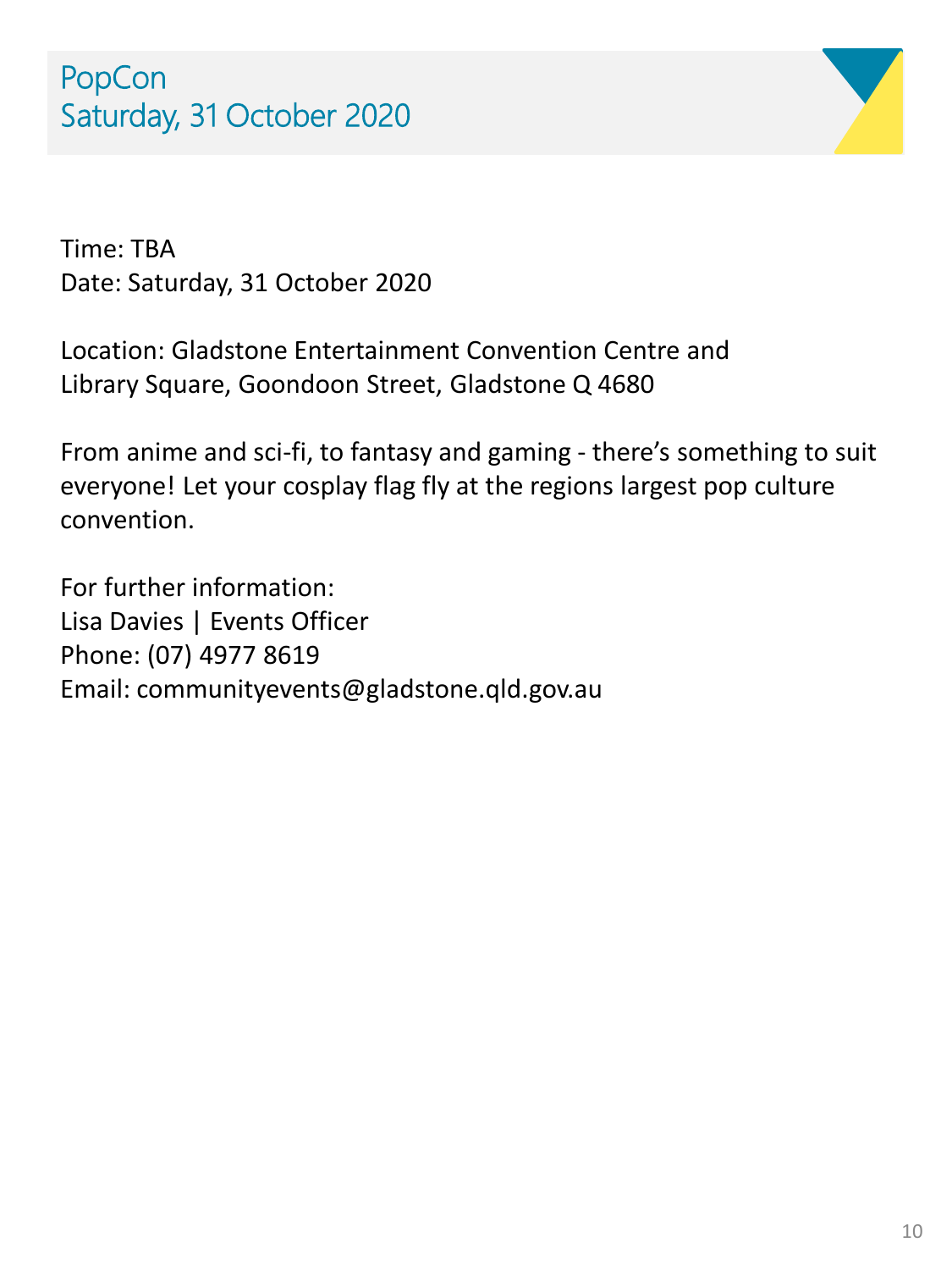## Gladstone Region Pop Up Public Art

The Regional Arts Development Fund (RADF) is a Queensland Government and Gladstone Regional Council partnership to support local arts and culture in regional Queensland.